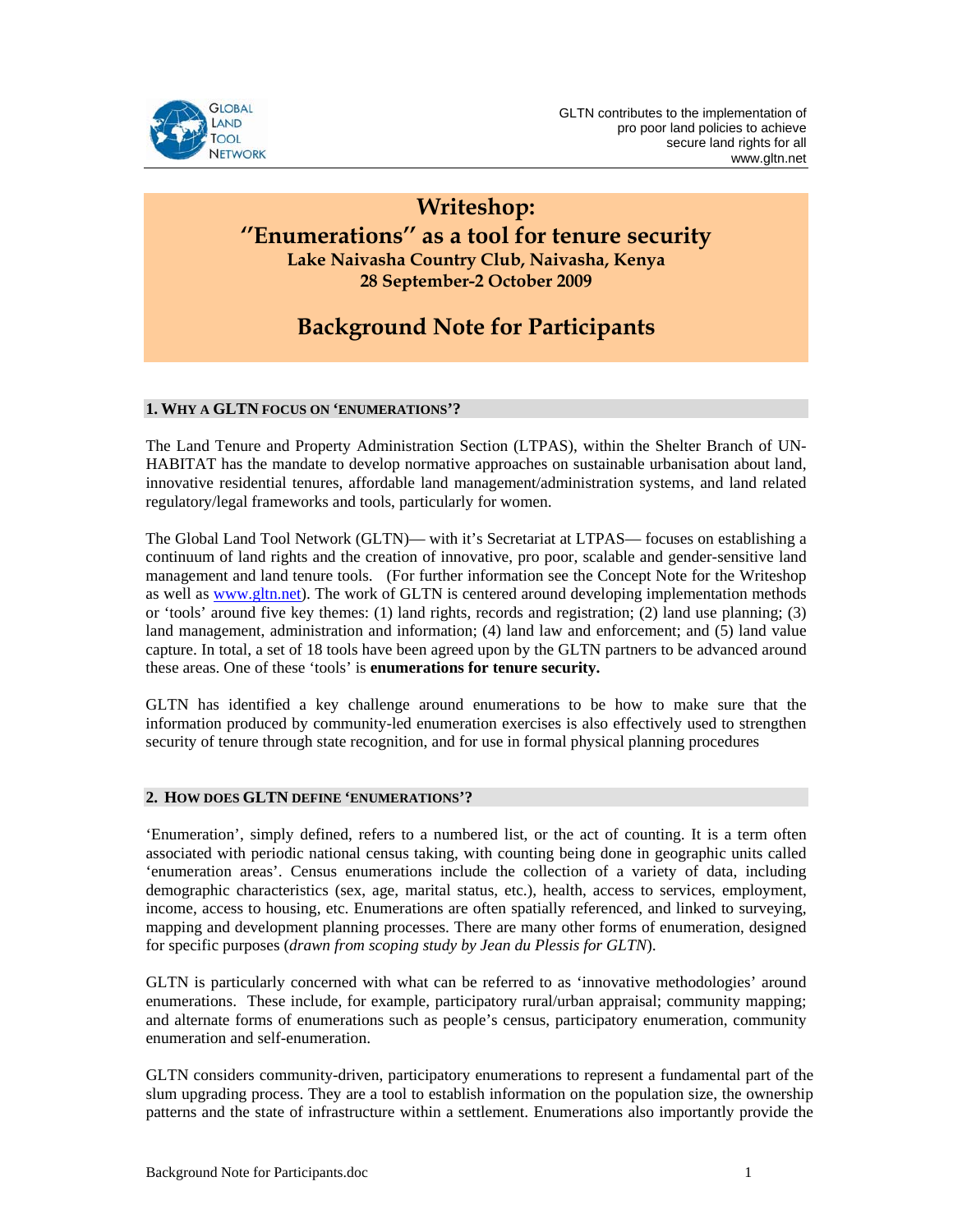means by which not only the data is gathered to allow for local planning, but also the process by which consensus is built and the inclusion of all residents negotiated. As such, they are also means to federate and organize communities and involve them in large scale slum upgrading projects.

The experience with enumerations worldwide has revealed the importance of having people from the community be the main enumerators rather than developing a specialist team of external enumerators. How an enumeration is done and who does it, is as important as the information it collects. In informal settlements there might be groups and sub-groups and complex micro-politics that may act to exclude or hide some of the poorest households. All community processes as they stand may not be positive. Therefore, mediation and negotiations while surveys are ongoing is important to ensure sustainability and justice. An accurate enumeration of conditions for tenure security is a prerequisite (i) to evaluate various levels of insecurity and corresponding risks of eviction; (ii) to provide the normative foundation for promoting secure tenure, and guidelines for statutory recognition of secure tenure, and (iii) to identify and develop global norms for secure tenure.

This could be based on: (i) a global comprehensive typology of tenure categories and associated rights; (ii) an inventory of legal, regulatory and planning measures aiming to provide temporary or permanent protection against forced evictions, and (iii) an inventory of public policies and practices on informal settlements and customary tenures.

#### **3. HOW WILL GLTN ENGAGE WITH THE TOPIC OF 'ENUMERATIOS'?**

The Global Land Tool Network (GLTN) is a multi-sector and multi-stakeholder partnership hence any topic that the Network engages with is done from multiple professional and geographical lenses and disciplines. These include national and local governments in developing and transition countries; land professionals, NGOs and community-based groups, academic, research and advisory services, donors and UN organizations; and the media and through them, the general public in developed and developing countries.

The same is the case for the Writeshop on 'Enumerations'. One of the key challenges which GLTN undertakes is to communicate effectively with each group, and to bring the range of experiences together and build bridges across these lenses, for example in the work on gender evaluation criteria to assess whether a land tool is sufficiently gender-sensitive. The goal of the Writeshop, and the publication that it will produce, is to build such dialogue and to document different experiences. Rather then striving for a consensus in all areas, GLTN will encourage an exchange of experiences in regard to enumerations.

 In order to identify the niche and scope for GLTN's work on 'enumerations' a scoping study was commissioned prior to the Writeshop to provide guidance on the approach taken. It was here determined that several guidelines already exists, and a depth of organizational experience, on the steps involved in how to undertake various 'enumeration' activities, for example a draft community enumerations handbook offering a set of tools for communities facing threats to tenure security, and field manuals for various projects. Interviews also revealed that certain groups engaged with 'enumerations' feel that their peer-to-peer exchange is sufficiently effective in on-the job coaching on their methodology.

 With this in mind, GLTN has chosen to focus on unpacking the current, and potential new usages of 'enumerations', based on experiences and lessons learned in different contexts, and **to specifically focus on how the information produced by community-led enumeration exercises can also be effectively used to strengthen security of tenure through state recognition, and for use in formal physical planning procedures and land management.**